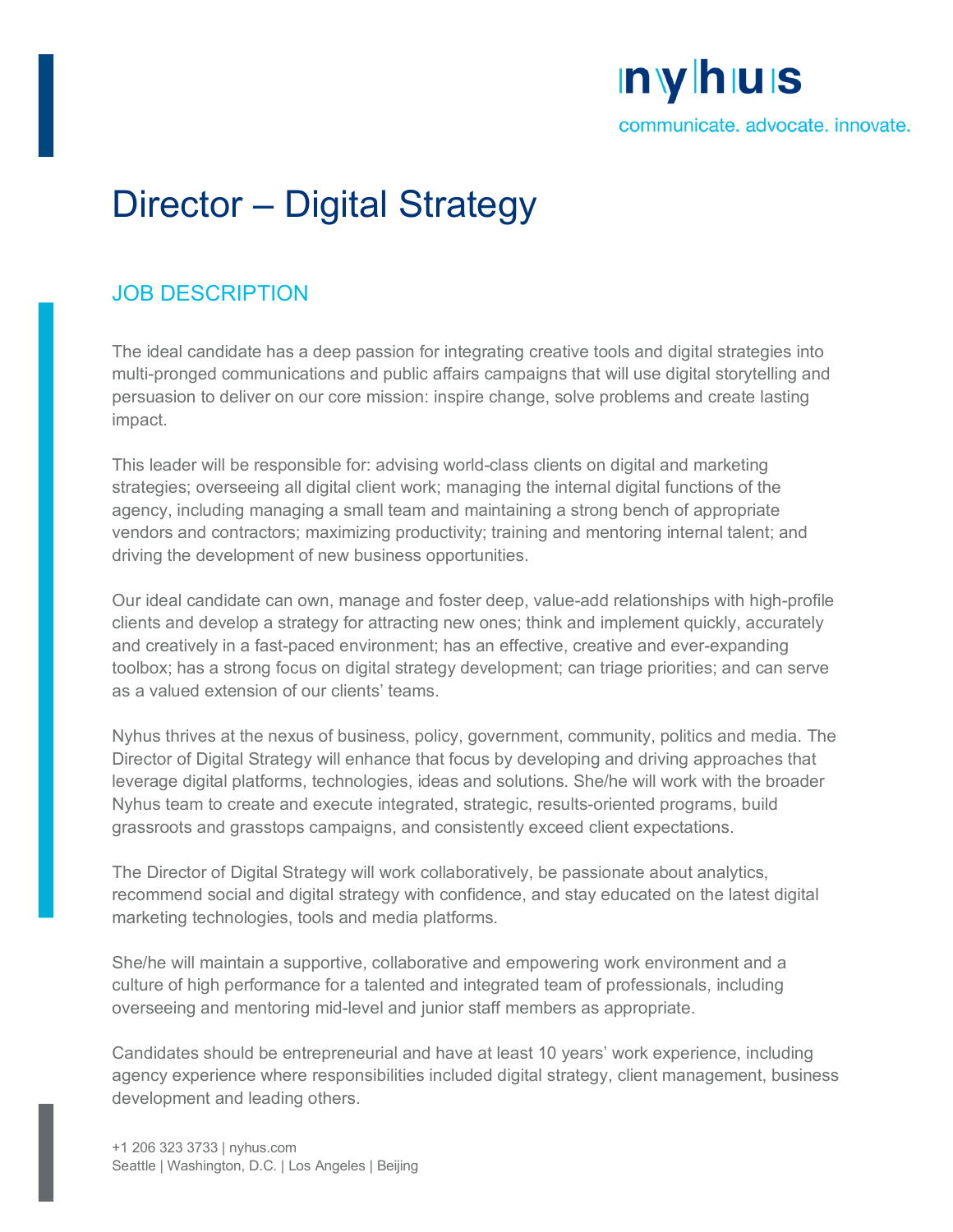The ideal candidate will be a member of the Nyhus executive team, which will include responsibilities such as contributing to the strategic direction and growth strategies of the agency, monitoring and evaluating company financial performance, overseeing staffing and personnel and partner management, stewarding firmwide strategic plans and balancing client priorities.

## RESPONSIBILITIES

Client Strategy, Service and Relationship Management

- Serves as senior agency lead on a number of high-profile accounts; leads and directs all digital efforts; brings a value-added approach to all issues and projects
- Juggles multiple client projects and ensures service excellence and results; maintains exceptional customer-service standards
- Works collaboratively to add value to clients by closely integrating with other Nyhus staff and client teams to identify opportunities to use digital and creative strategies
- Demonstrates a strong knowledge of social media platforms and tools and their applications for marketing campaigns; managing implementation of social media and advertising strategies and assessments
- Demonstrates a similarly strong knowledge of marketing automation and other digital marketing tools
- Ensures strategies and tactics are in place to achieve client goals and satisfaction; evaluates impact through qualitative and quantitative metrics and relays metrics and value of digital campaigns to clients and team
- Manages and nurtures existing client relationships and ensures that relationships are continually deepening
- Develops and oversees marketing materials for Nyhus and our clients
- Leads development and execution of thoughtful and effective strategic marketing, corporate responsibility and social media plans that maximize results for clients tied directly to the clients' business objectives
- Leads and manages Nyhus marketing and social media plan and team, elevating Nyhus position in the marketplace and key corporate responsibility initiatives
- Develops and presents marketing plans that address business goals, situation analysis, challenges, solutions, measurement criteria and budgets

#### Business Development

- With fellow Executive Team members, serves as a key leader in business development strategy and execution, with a particular focus on implementing marketing strategies to support Nyhus business development initiatives
- Drives organic growth and new opportunities with existing client base by growing client engagements and budgets
- Participates in, and encourages the development of, target sectors, on both local and national levels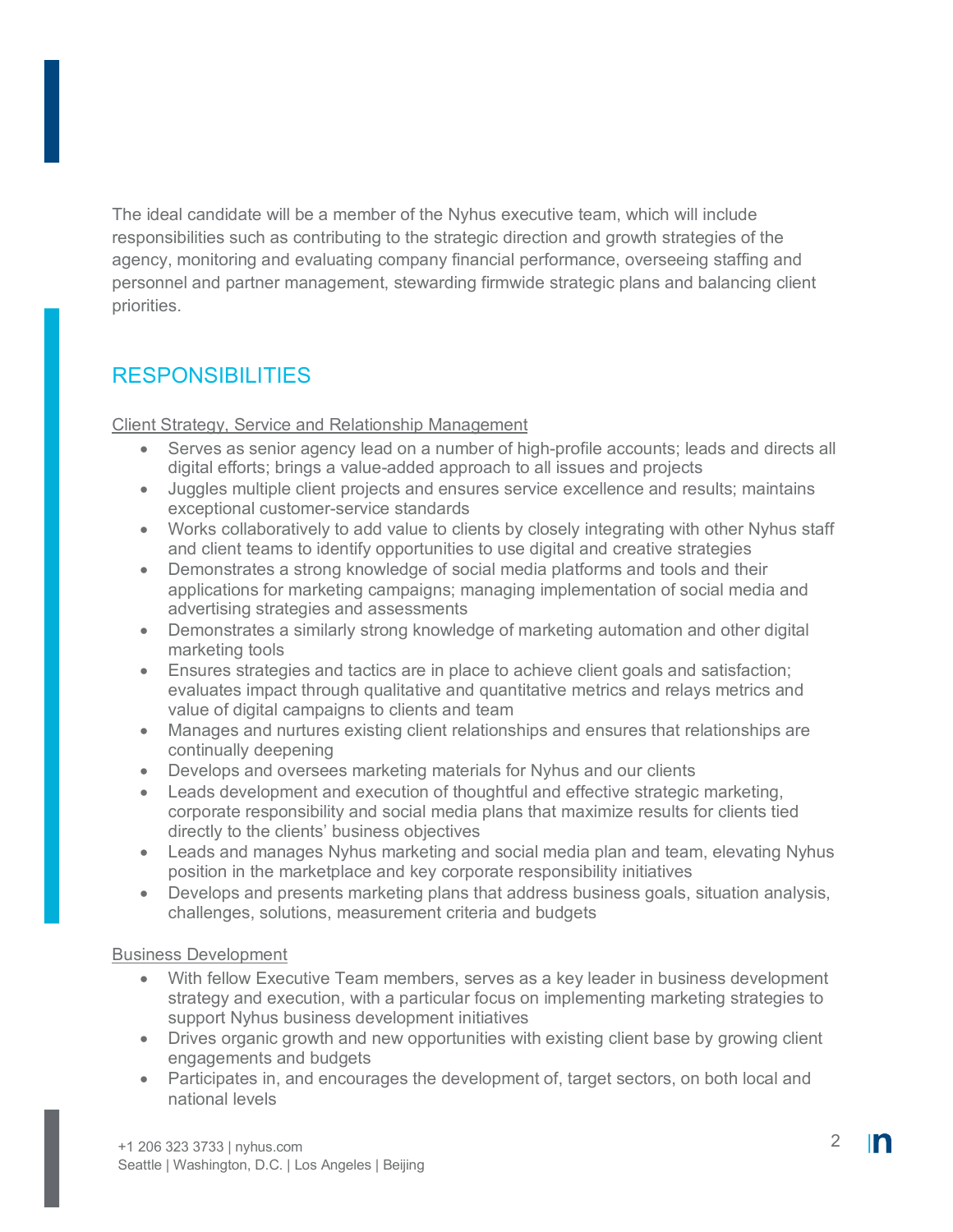- Actively engages in community, nonprofit and industry organizations to generate business leads
- Manages teamwide marketing campaigns and initiatives to grow the agency

#### Team Leadership and Development

- Leads and develops internal and contract support to extend and grow digital marketing capabilities; ensures effective client management, service excellence and individual team member accountability and career development
- Maximizes utilization of team members through day-to-day leadership, one-on-one management, employee goal-setting, participation in peer and other reviews, development plans and effective recruitment
- Encourages and creates a positive working environment that reinforces the importance and value of each team member's contributions and of team collaboration
- Encourages and trains account teams on managing and growing business as well as Nyhus business practices
- Works with executive team to develop and implement company policies and procedures; reinforces Nyhus values, ethics and culture
- Participates in cross-team special projects as needed

#### Financial Management and Oversight

- Ensures that client budgets are developed and managed appropriately and client billings are accurate
- Communicates effectively and clearly to client on budget status and projections
- Maintains team billability and productivity requirements; monitors for account profitability; tracks billable time daily, precisely and consistently
- Works with Director of Finance to ensure client budgets are comprehensive, actual costs are monitored and approved, and billed account receivables are collected in a timely manner

## QUALIFICATIONS

- 10+ years of digital marketing and creative strategy experience in a communications or marketing agency, consulting firm, governmental agency and/or corporation
- Minimum of 5 years' experience in supervisory roles
- Solid understanding of web design and SEO, and ability to create, use and implement various digital platforms
- Has deep understanding and proficiency in digital visualization and analytical tools, including Google Analytics, Adwords, and Tableau, that can be used to communicate with both team and clients.
- Marketing automation proficiency in Marketo, Campaign Monitor, HubSpot and other social integration tools